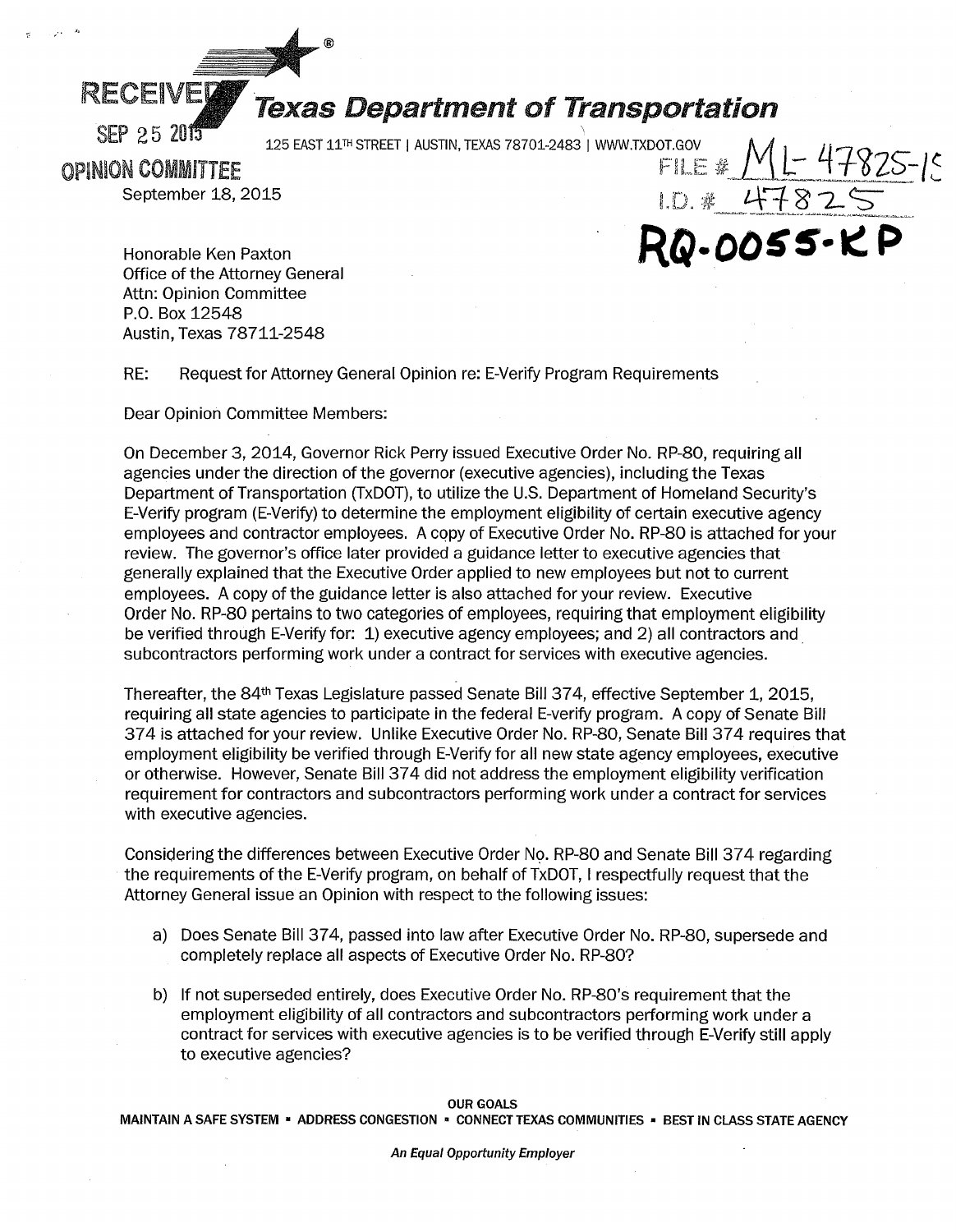### Honorable Ken Paxton 2 September 18, 2015

Thank you for your consideration, and if you have any questions or need any additional information to render your Opinion, please contact Allan Meesey in TxDOT's Office of General Counsel at (512) 463-8630.

Sincerely, LtGen  $\mathbf{I}$ . Weber, USMC (Ret)

Executive Director

Enclosures

U.S. Certified Mail No. 7011 0470 0002 1476 7447 Return Receipt Requested

An Equal Opportunity Employer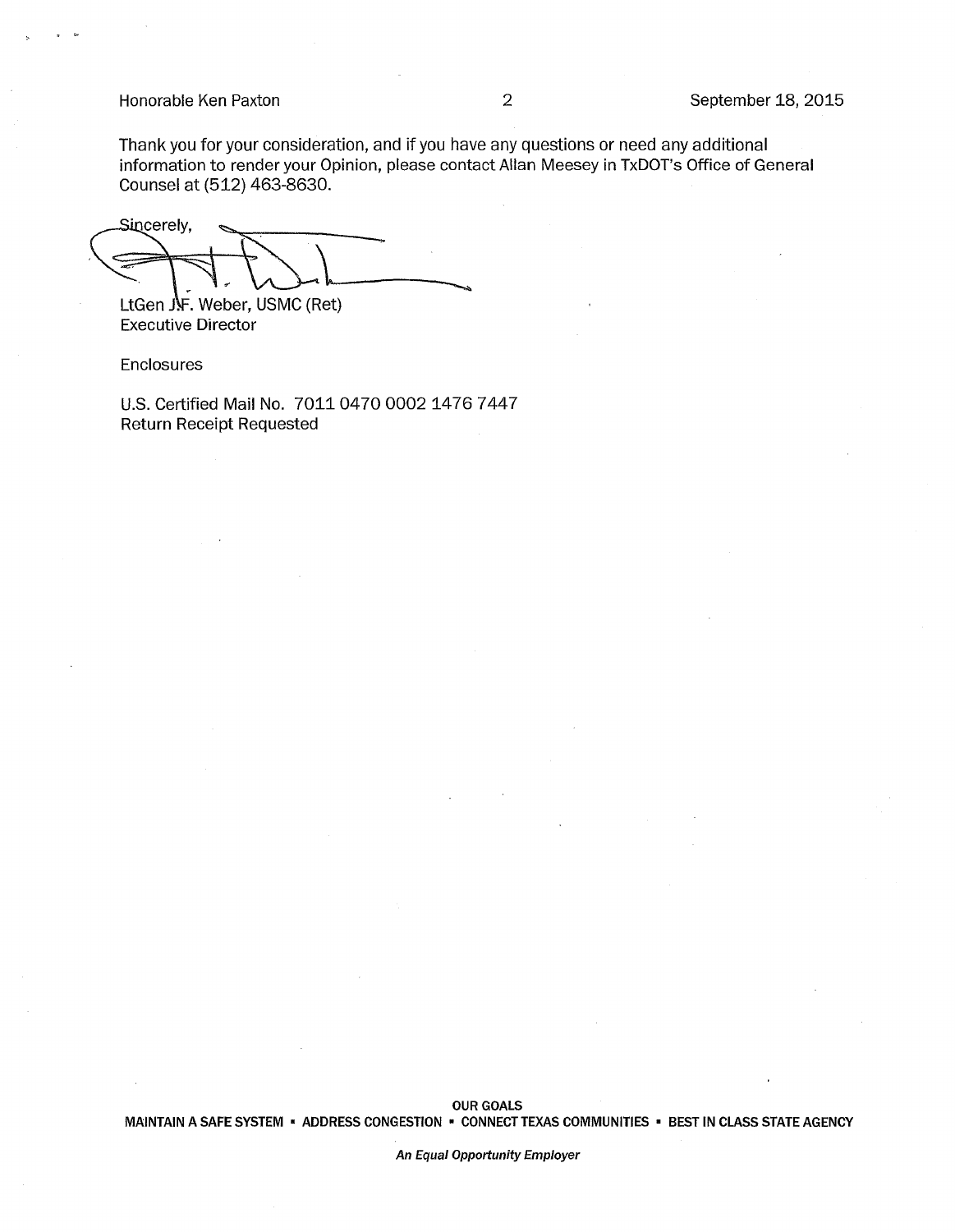## Axecutive Order

#### BY THE GOVERNOR OF THE STATE OF TEXAS

#### Executive Department Austin, Texas December 3, 2014

#### EXECUTIVE ORDER RP80

#### *Relating to state agencies using the U.S. Department of Homeland Security's E-Verif.y System*

WHEREAS, federal law requires employers to employ only individuals eligible to work in the United States, and the U.S. Department of Homeland Security's E-Verify system allows employers to quickly verify employee eligibility in an efficient and cost-effective manner; and

WHEREAS, various necessary improvements have been made to the E-Verify system since its implementation that make it more effective and secure, assure a higher percentage of employees can be confirmed as "work authorized" within 24 hours, and reduce the number of eligible workers who are erroneously designated as "unauthorized workers;" and

- WHEREAS, E-Verify's ability to identify ''unauthorized workers" and prevent them from entering the workforce has significantly improved; and
- WHEREAS, seventeen Texas state entities, including the Office of the Governor, major state agencies and universities, are currently utilizing E-Verify; and
- WHEREAS, other states have successfully mandated the use of E-Verify by government agencies and by companies contracting with government agencies;

NOW, THEREFORE, I, Rick Peny, Governor of the State of Texas, by virtue of the power and authority vested in me by the Constitution and laws of the State of Texas, do hereby order the following:

All agencies under the direction of the governor to verify the employment eligibility of all current and prospective agency employees through the U.S. Department of Homeland Security's E-Verify system.

All agencies under the direction of the governor to include, as a condition of all state contracts for services, a requirement that contractors utilize the U.S. Department of Homeland Security's E-Verify system to determine the eligibility of:

- 1. All persons employed during the contract term to perform duties within Texas; and
- 2. All persons (including subcontractors) assigned by the contractor to

FILED IN THE OFFICE OF THE **SECRETARY OF STAT** <u>lek Zo Ama</u> O'CLOCK DEC 0 3 2014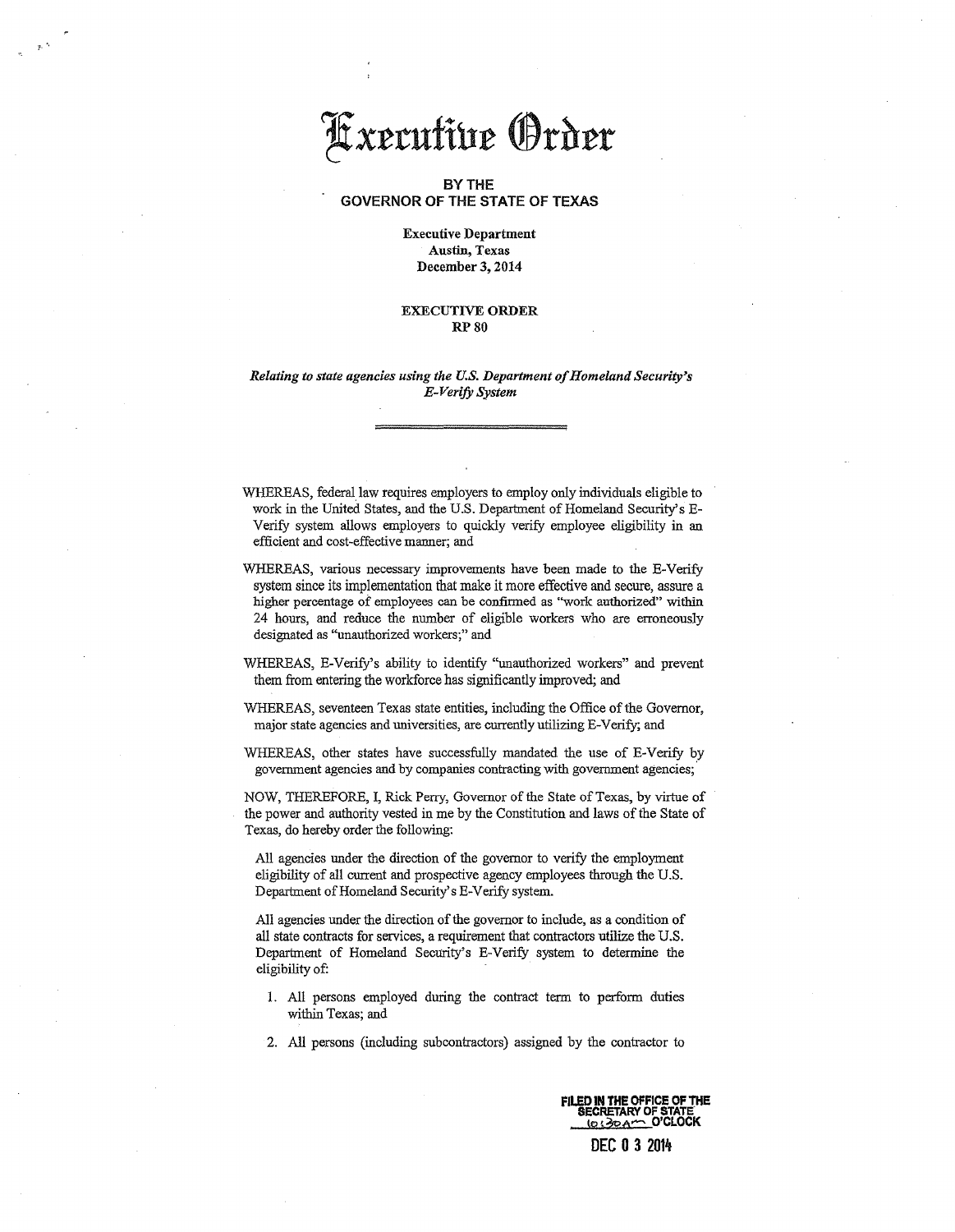*Governor Rick Perry*  December 3, 2014

*Executive Order RP-80*  Page 2

perform work pursuant to the contract.

Agencies not under the direction of the governor are encouraged to verify the employment eligibility of their current and prospective employees utilizing the E-Verify system and require contractors to utilize the E-Verify system to verify the employment eligibility of their employees and subcontractors.

This executive order shall take effect immediately and supersedes all previous orders inconsistent with its terms and shall remain in effect and in full force until modified, amended, rescinded or superseded by me or by a succeeding governor.

> Given under my hand this the 3rd day of December, 2014.

> > VICK PERRY

Governor

**RICK PERRY** 



Attested by:

*N1BHP1Te.-1t1tl'.Y* 

NANDITA BERRY Secretary of State

> **FILED IN THE OFFICE OF THE<br>SECRETARY OF STATE<br>QUEL SOACOOK DEC 0** *3* **2014**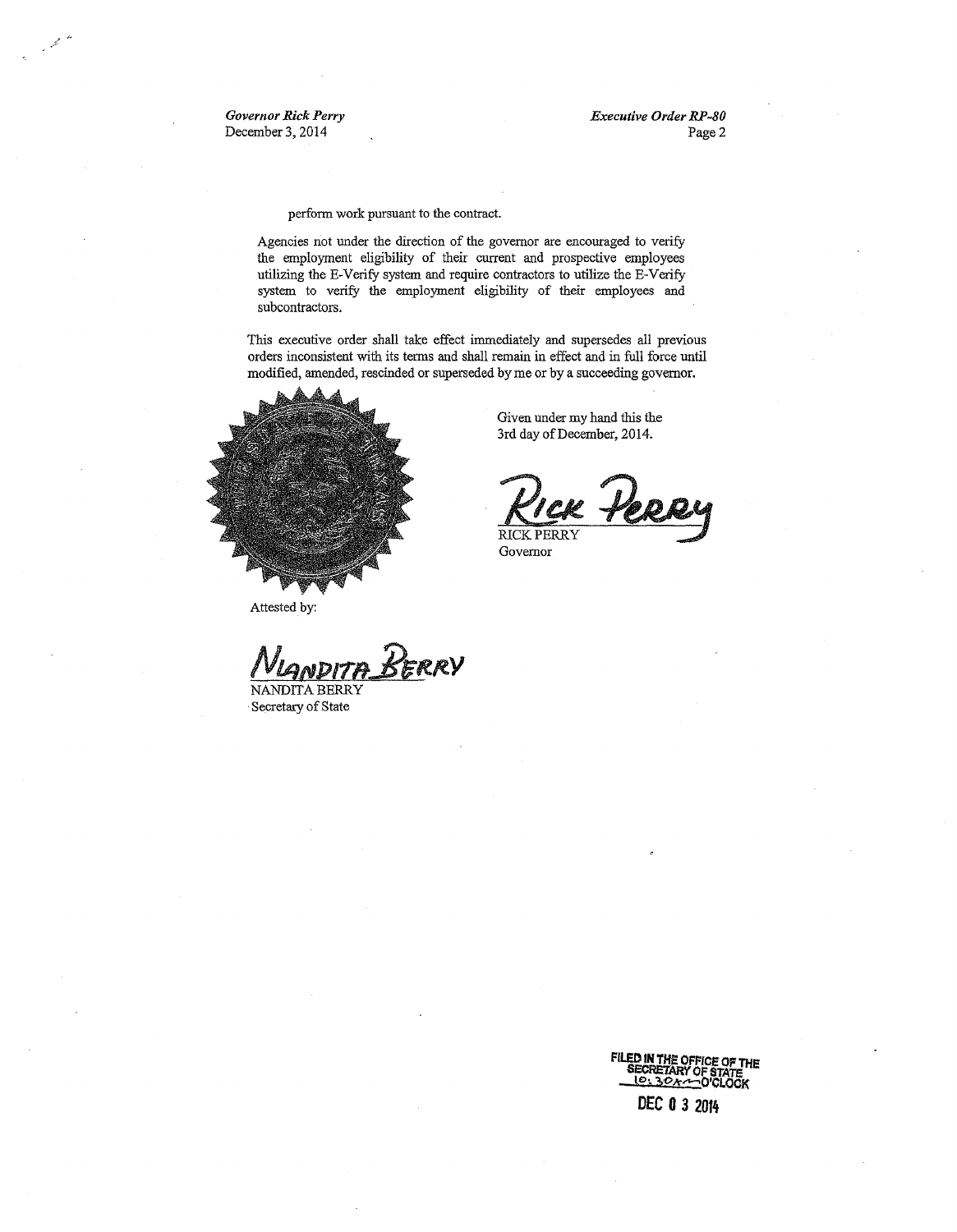Please distribute the following information to your HR coordinators and others within your agency as appropriate.

Dear Agency:

The Governor issued Executive Order RP-80 directing state agencies under his control to implement E-V erify in hiring and contracting practices. We have received numerous inquiries from agencies seeking further guidance.

This letter provides that guidance.

The executive order applies to all executive branch agencies except those agencies that are led by an elected official. The executive order does not apply to legislative and judicial branch agencies. However, all agencies that do not fall under the directive are encouraged to use the E-Verify system.

Based on the U.S. Department of Homeland Security's (DRS) current rules, the directive to verify your employees' employment eligibility through E-Verify applies only to employees hired after your agency has signed E-Verify's Memorandum of Understanding for Employers (MOU). At this time DRS limits use of the E-Verify system for employees between the time the employee accepts an offer of employment and the third business day after the employee begins work for pay.

Similarly, in contracts for services that you have entered after the issuance of the Executive Order, you must require that those contractors-and their subcontractors performing work pursuant to the state contract—use E-Verify, according to DHS's rules, for their employees hired between the start of the contract and its conclusion.

Should E-Verify be expanded to include checks for current employees, EO RP-80 is broad enough to allow state agencies to apply the system to all existing employees.

For additional information, please refer to Executive Order No. RP-80 and the E-Verify website (http://www.uscis.gov/e-verify).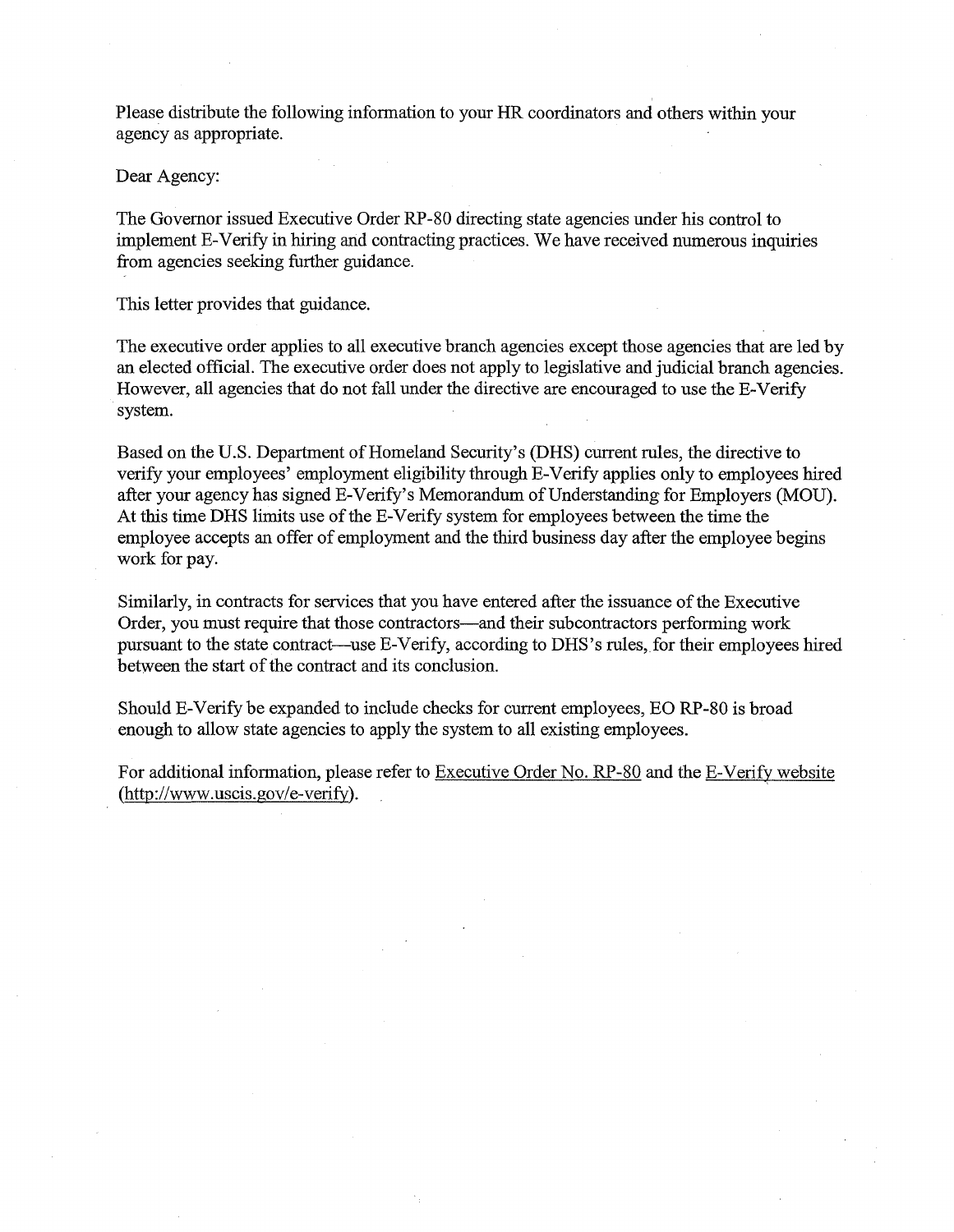S.B. No. 374

#### 1 AN ACT

2 relating to requiring state agencies to participate in the federal 3 electronic verification of employment authorization program, or 4 E-verify.

5 BE IT ENACTED BY THE LEGISLATURE OF THE STATE OF TEXAS:

6 SECTION 1. Subtitle B, Title 6, Government Code, is amended 7 by adding Chapter 673 to read as follows:

8 CHAPTER 673. VERIFICATION OF EMPLOYEE INFORMATION

يجزز

#### 9 Sec. 673.001. DEFINITIONS. In this chapter:

10 ( 1) "E-ver ify program" means the electronic 11 verification of employment authorization program of the federal 12 Illegal Immigration Reform and Immigrant Responsibility Act of 1996 13 (Pub. L. No. 104-208, reprinted in note, 8 U.S.C. Section 1324a), 14 operated by the United States Department of Homeland Security, or a 15 successor employment authorization program designated by the 16 United States Department of Homeland Security or other federal 17 agency authorized to verify the employment authorization status of 18 newly hired employees under the federal Immigration Reform and 19 Control Act of 1986 (8 U.S.C. Section 1101 et seq.). 20 ( 2) "State agency" has the meaning assigned by Section

21 659.101.

22 Sec. 673.002. VERIFICATION. A state agency shall register 23 and participate in the E-verify program to verify information of 24 all new employees.